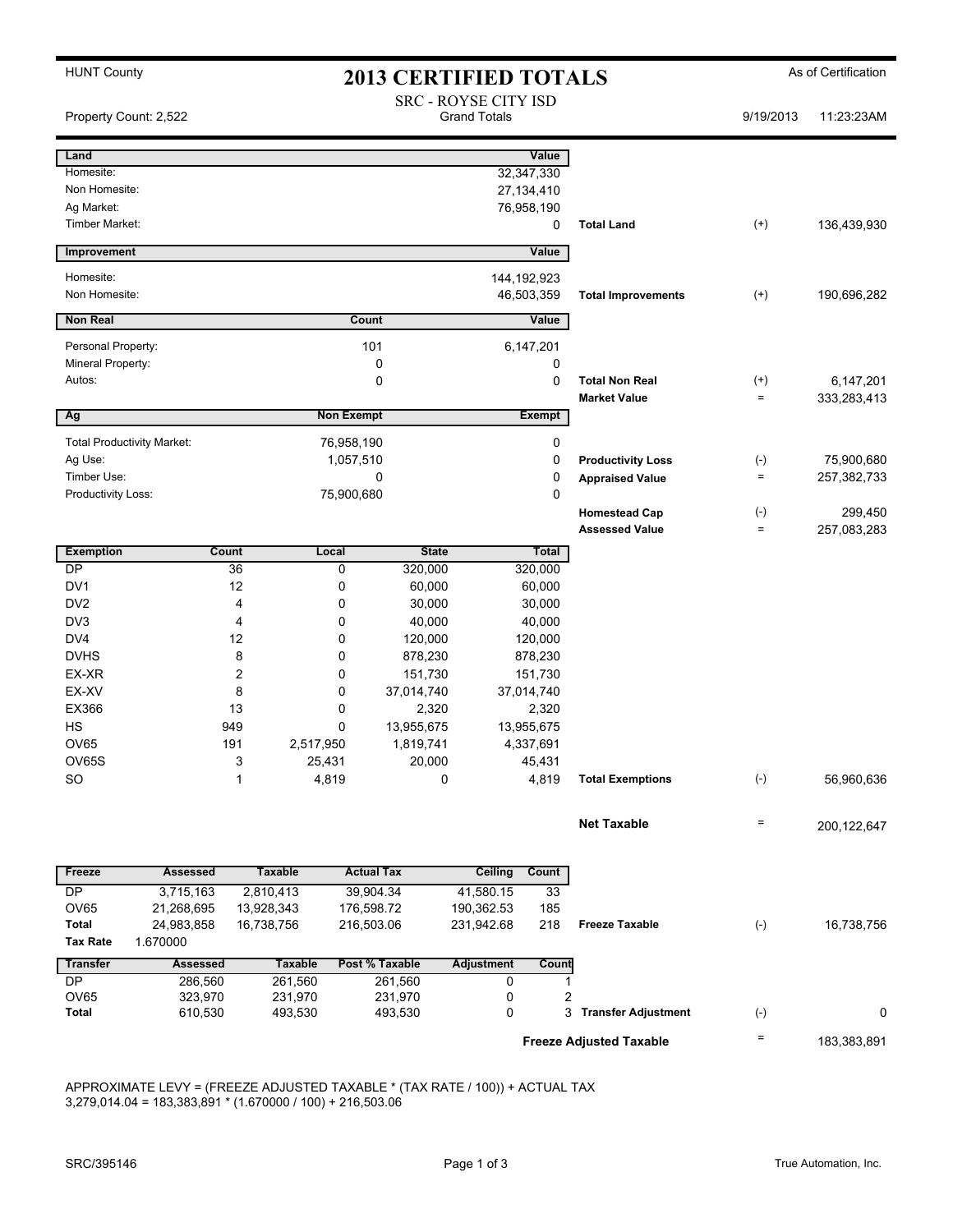Tax Increment Finance Value: 0 Tax Increment Finance Levy: 0.00

HUNT County **As of Certification 2013 CERTIFIED TOTALS** As of Certification

SRC - ROYSE CITY ISD Property Count: 2,522 **State of Connect Acts** Grand Totals **9/19/2013** 11:23:23AM